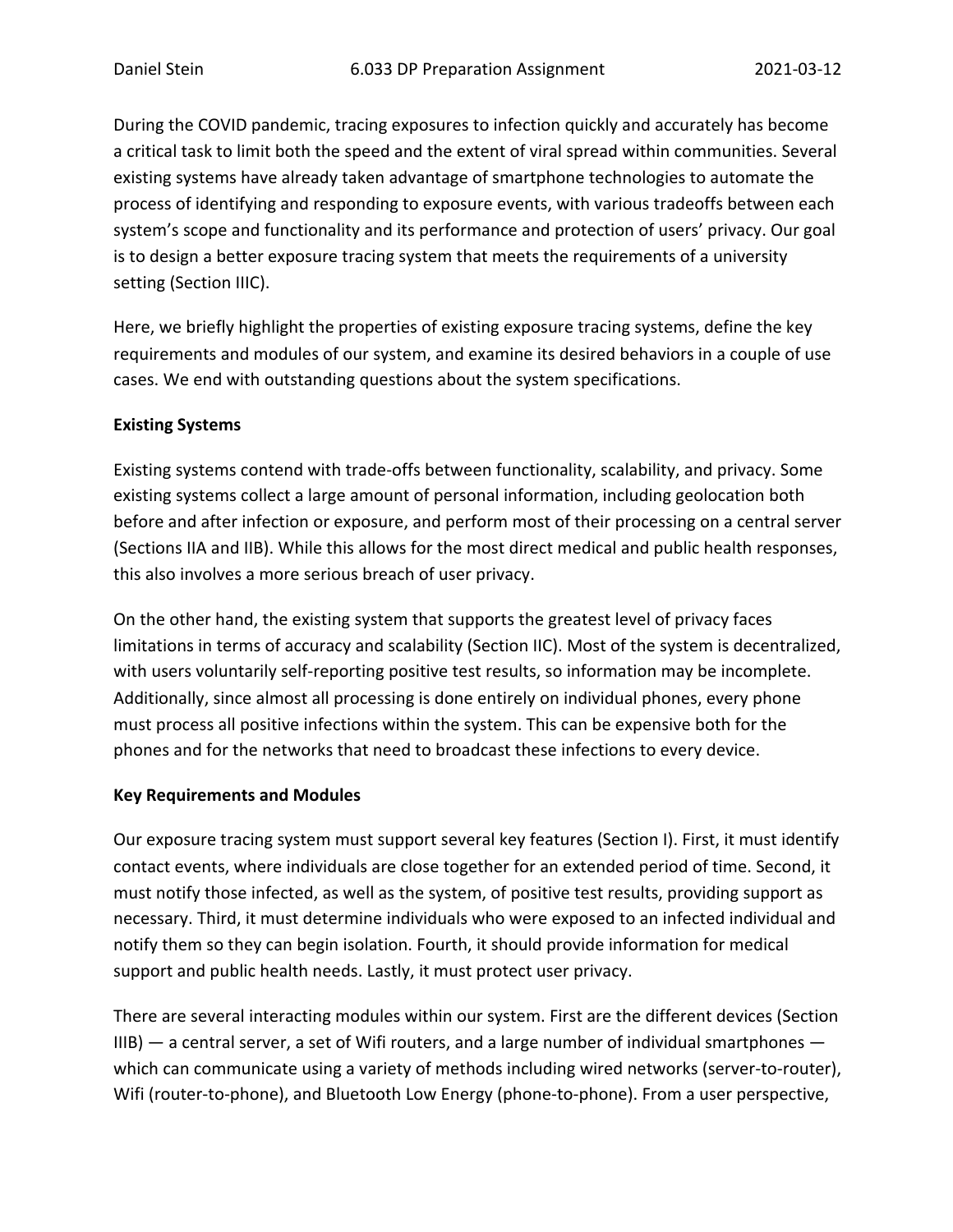we can also consider the people involved: individuals using the app (infected, exposed, or neither) and the central organization running the service (Section IIIA). Individuals will interact with the system through their phones, while the central organization will have access to the central server.

Another important consideration is the kind of data that is being generated and where it is being processed and stored within the system. Physical interaction networks, including all contact events and possibly geolocation, are obtained by phones and routers through BLE and Wifi signals. On the other hand, social networks, including information about shared classes and living units, as well as contact information, are provided by the central service. A key part of the design, therefore, will be to decide where and how to link these disparate networks. This will have important implications for performance and privacy.

Additionally, communication protocols will need to be defined between the different devices. A consideration here is how different devices are named — whether each phone has a stable ID over time or one that changes, and who controls the information needed to map anonymous IDs to individual users.

## **Properties and Use Cases**

First, all event determinations and notifications must be *scalable* and *performant* — they must not be too expensive either for individual phones or for the networks handling communications. For example, the system must be able to handle a large number of positive cases arising at one time, whether these are spread throughout the community or concentrated within a cluster. In this case, a large number of exposure events may need to be determined and notifications of infection or exposure made. The system must be able to handle this situation in an *accurate* and *timely* manner without being overwhelmed, promptly notifying those at risk or in need of support (Section IIIA and IV). This is crucial for the system to fulfill its job as an exposure tracing service.

Second, the system must protect user *privacy* by sharing the minimum amount of information needed to be useful (Section IID and IIIA). For example, data on contacts and geolocation of a person may not be relevant until they become associated with an infection or exposure. Privacy is an important concern for our system.

Third, the system should support *public health* measures. For instance, suppose the testing center where everyone goes to get tested turns out to be a site of transmission. We would want our system to help us identify this risk so that better health measures can be put in place. This function would be secondary to the primary goal of notifying exposed individuals.